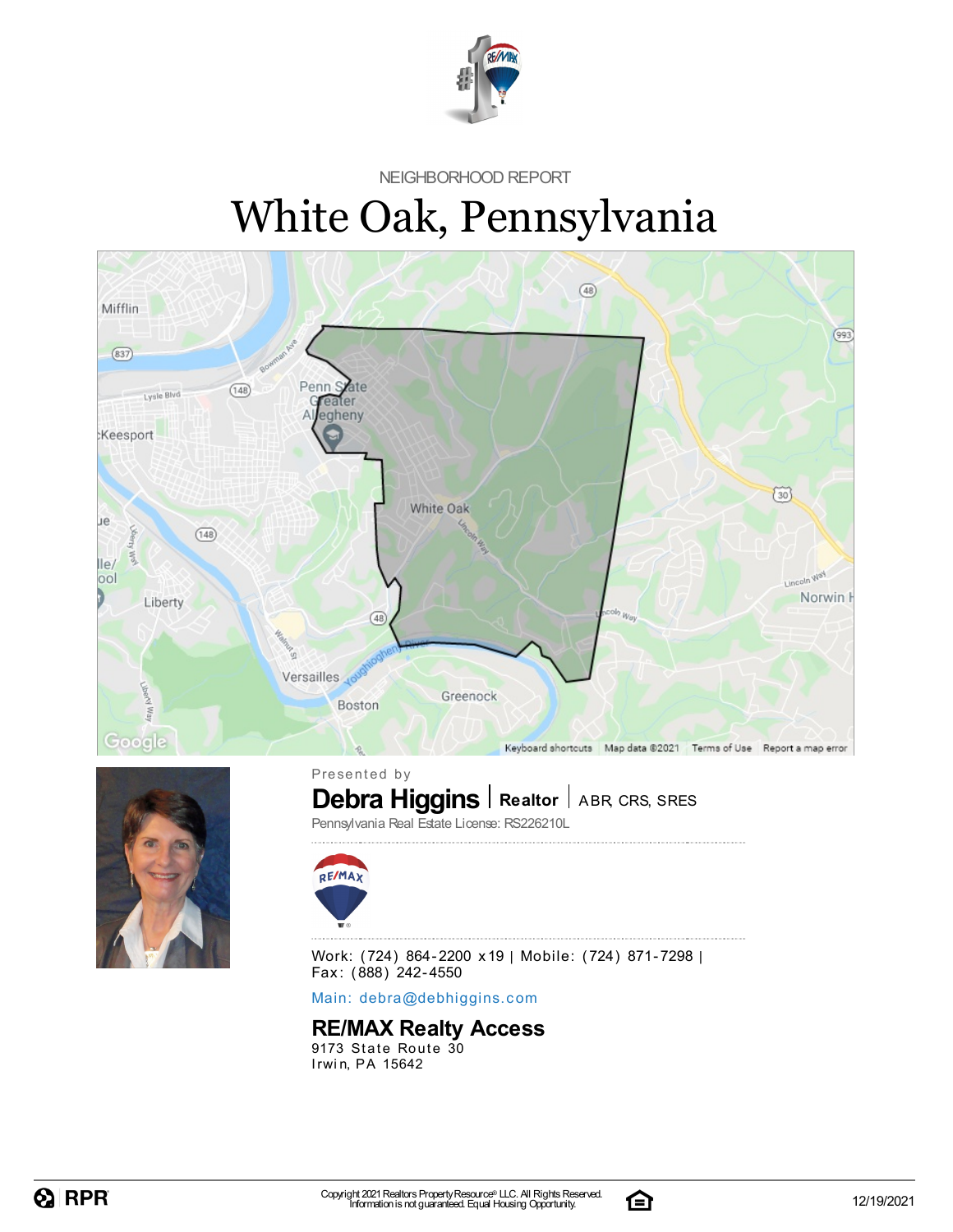

## Neighborhood: Housing Stats and Charts

|                                                         | <b>White Oak</b> | <b>Allegheny County</b> | Pennsylvania | <b>USA</b> |
|---------------------------------------------------------|------------------|-------------------------|--------------|------------|
| <b>Median Estimated Home Value</b>                      | \$168K           | \$232K                  | \$269K       | \$298K     |
| <b>Estimated Home Value 12-Month Change</b>             | +19.8%           | $+8.7%$                 | $+9.2\%$     | $+16.5%$   |
| <b>Median List Price</b>                                | \$160K           | \$229K                  | \$240K       | \$144K     |
| List Price 1-Month Change                               | $-5.9\%$         |                         | $-2\%$       | $-4.3%$    |
| List Price 12-Month Change                              | +8.4%            |                         | +5.7%        | $+4%$      |
| <b>Median Home Age</b>                                  | -67              | 70                      | 52           | 41         |
| Own                                                     | 69%              | 64%                     | 69%          | 64%        |
| Rent                                                    | 31%              | 36%                     | 31%          | 36%        |
| \$ Value of All Buildings for which Permits Were Issued |                  | \$469M                  | \$5.08B      | \$307B     |
| % Change in Permits for All Buildings                   |                  | $+20%$                  | $+7%$        | $+13%$     |
| % Change in \$ Value for All Buildings                  |                  | $+11%$                  | $+9%$        | $+10%$     |

#### Median Sales Price vs. Sales Volume

Thischart comparesthe price trend and salesvolume for homesin an area. Home pricestypically followsales volume, with a time lag, since sales activity is the driver behind price movements.

Data Source: Public recordsand listings data

Update Frequency: Monthly

Median Sales Price Public Records Median Sales Price Listings Sales Volume

Public Records Sales Volume

Listings



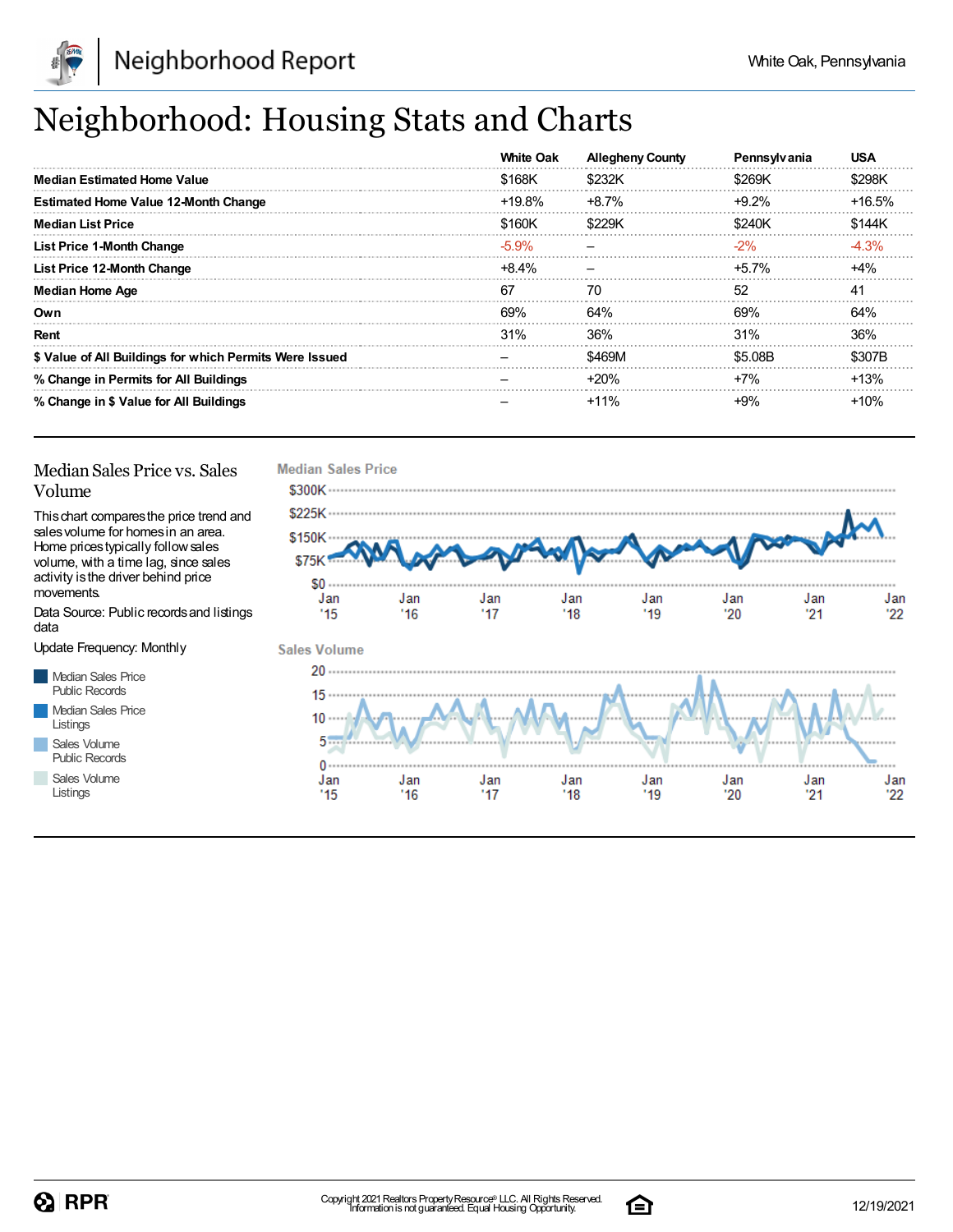

#### Median Listing Price vs. Listing Volume

Thischart comparesthe listing price and listing volume for homesin an area. Listing prices often follow listing volume, with a time lag, because supply can drive price movements.

Data Source: On- and off-market listings sources

Update Frequency: Monthly

**Median List Price** Listing Volume



#### Price Range of Homes Sold

Thischart showsthe distribution of homes reported sold in the past six monthswithin different price rangesin the area of your search. The amount shown for the subject property issold data where available, or the property's estimated value when salesdata are unavailable (such asa non-disclosure state) or provided in range format.

Data Source: Public records data Update Frequency: Monthly

Sales Count By Price Range

#### Price per Square Foot of Homes Sold

Thischart showsthe distribution of homes reported sold in the past six monthsat different pricesper square foot (living area sourced from public records).

Data Source: Public records data

Update Frequency: Monthly

Sales Count By Price Per Sq Ft





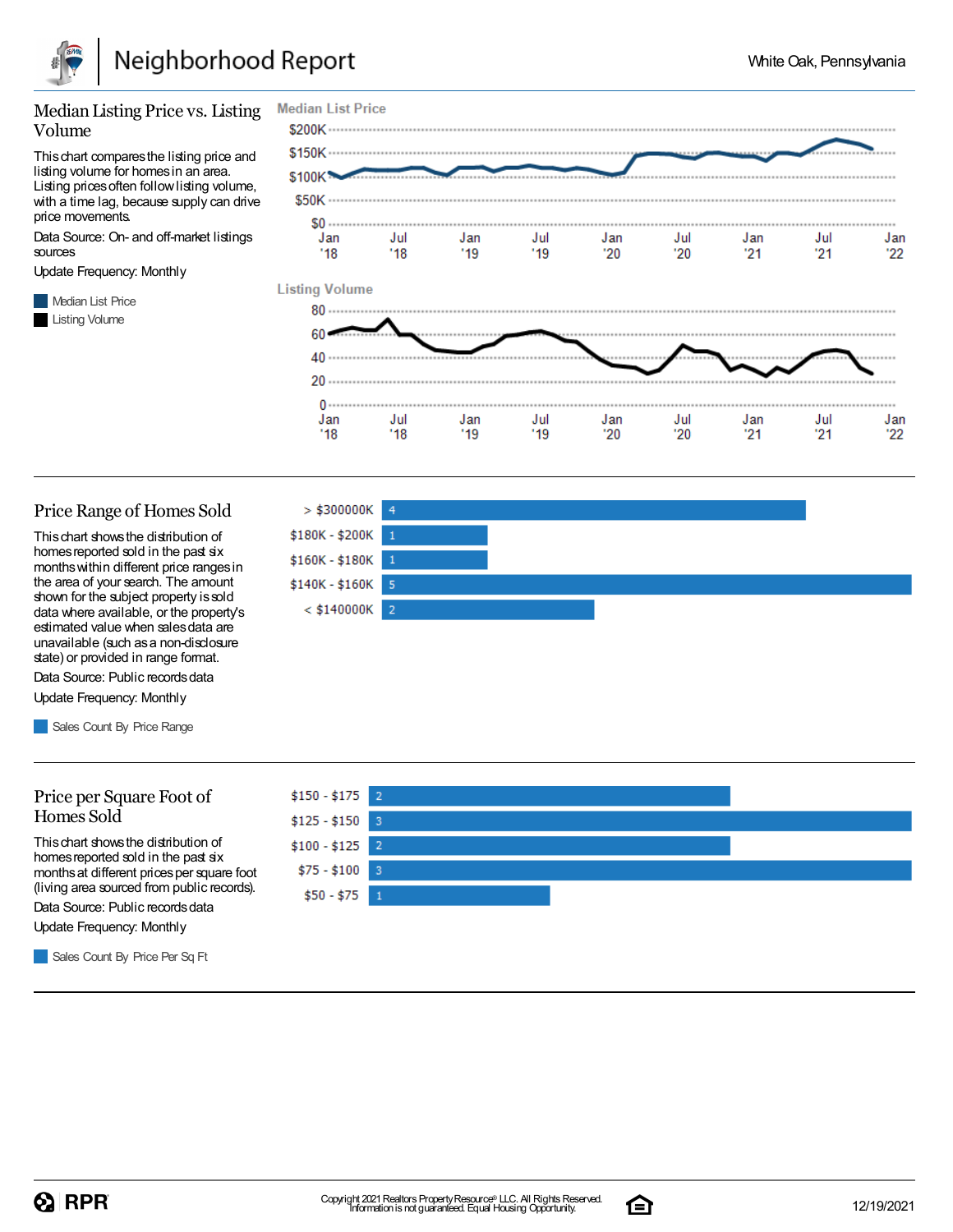

### Neighborhood Report



### Age Range of Homes Sold

Thischart showsthe distribution of homes reported sold in the past six monthsof different age rangesin the area of your search.

Data Source: Public records data Update Frequency: Monthly

Sales Count by Age of House

#### Number of Bedroomsin Homes Sold

Thischart showsthe distribution of homes reported sold in the past six months, according to the number of bedrooms, in the area of your search.

Data Source: Public records data

Update Frequency: Monthly

Sales Count by Bedroom





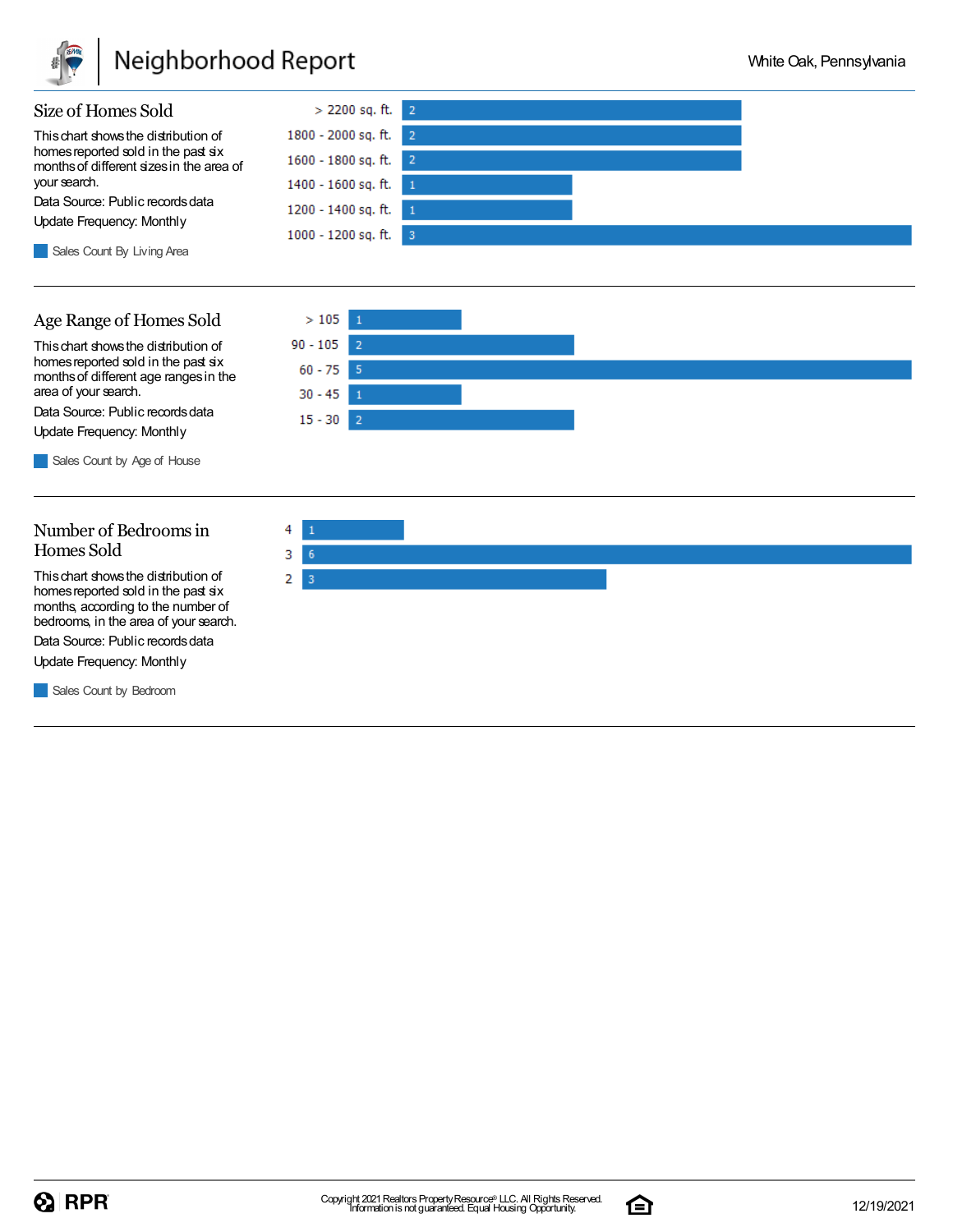

## Neighborhood: People Stats and Charts

|                                     | <b>White Oak</b> |         |         |         |
|-------------------------------------|------------------|---------|---------|---------|
|                                     | 7.54K            | .22M    | 2.8M    | 325M    |
| <b>Population Density per Sq Mi</b> | .14K             | ∣.67K   | 286     |         |
| <b>Population Change since 2010</b> | $-4.1%$          | $+0.3%$ | $+3.4%$ | $+7.7%$ |
| Median Age                          |                  |         |         | 38      |
| Male / Female Ratio                 | 16%              | 48%     | 49%     | 49%     |

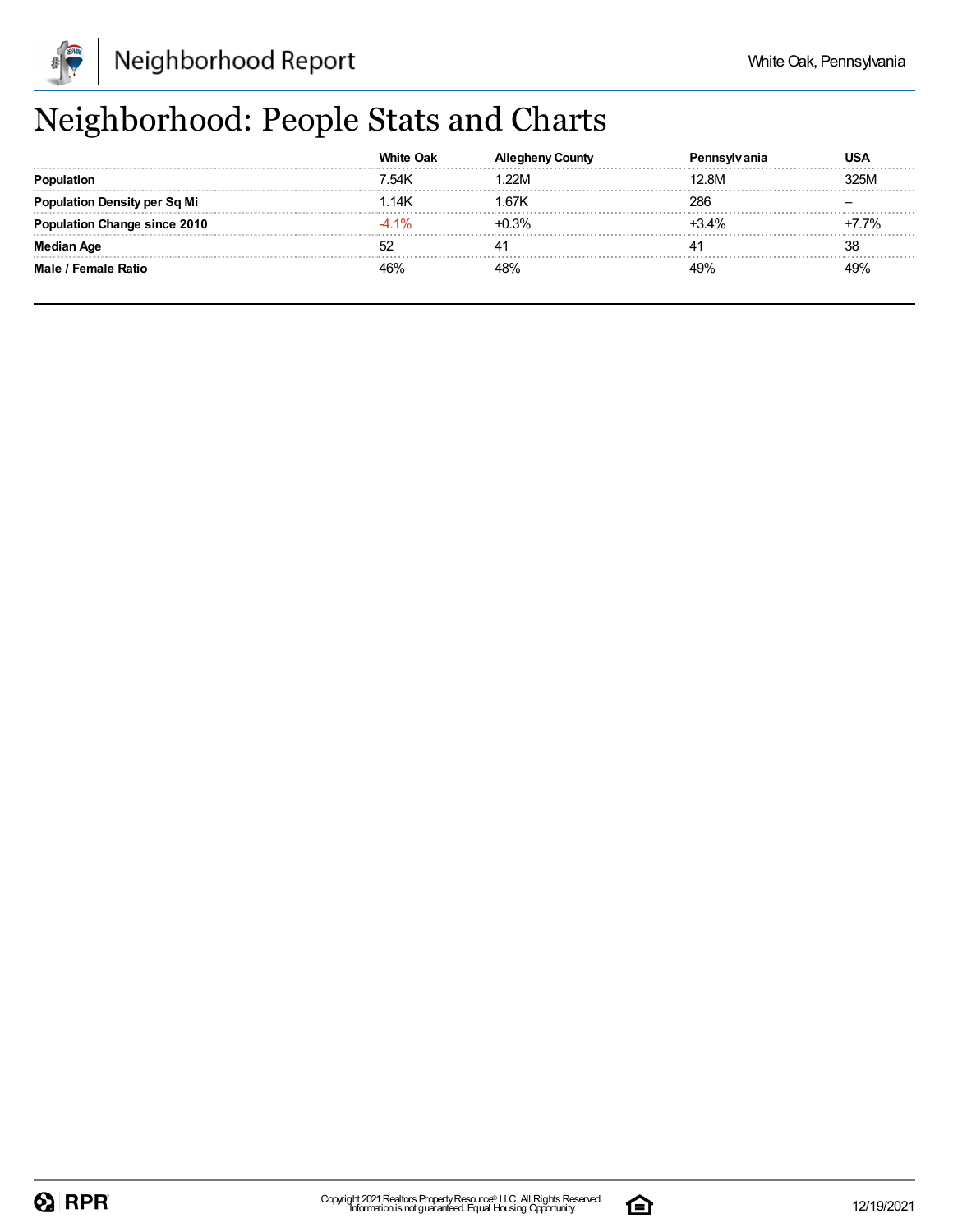

## Neighborhood Report

| <b>Education Levels of</b>                                                   | <b>Less Than 9th Grade</b>      |       |
|------------------------------------------------------------------------------|---------------------------------|-------|
| Population                                                                   | White Oak                       | 0.6%  |
| This chart shows the educational                                             | Allegheny County                | 1.6%  |
| achievement levels of adults in an area,<br>compared with other geographies. | Pennsylvania                    | 3.2%  |
| Data Source: U.S. Census American                                            | USA                             | 5.1%  |
| Community Survey via Esri, 2020<br>Update Frequency: Annually                | 9-12th Grade/No Diploma         |       |
|                                                                              | White Oak                       | 3.0%  |
|                                                                              | Allegheny County                | 3.9%  |
|                                                                              | Pennsylvania                    | 6.3%  |
|                                                                              | USA                             | 6.9%  |
|                                                                              | <b>High School Graduate</b>     |       |
|                                                                              | White Oak                       | 37.8% |
|                                                                              | Allegheny County                | 27.0% |
|                                                                              | Pennsylvania                    | 34.7% |
|                                                                              | USA                             | 27.0% |
|                                                                              | <b>Associate Degree</b>         |       |
|                                                                              | White Oak                       | 32.1% |
|                                                                              | Allegheny County                | 26.0% |
|                                                                              | Pennsylvania                    | 24.4% |
|                                                                              | USA                             | 28.9% |
|                                                                              | <b>Bachelor's Degree</b>        |       |
|                                                                              | White Oak                       | 17.9% |
|                                                                              | Allegheny County                | 24.2% |
|                                                                              | Pennsylvania                    | 19.0% |
|                                                                              | USA                             | 19.8% |
|                                                                              | At Least a College Education    |       |
|                                                                              | White Oak                       | 26.5% |
|                                                                              | Allegheny County                | 41.7% |
|                                                                              | Pennsylvania                    | 31.4% |
|                                                                              | <b>USA</b>                      | 32.2% |
|                                                                              | <b>Grad/Professional Degree</b> |       |
|                                                                              | White Oak                       | 8.6%  |
|                                                                              | Allegheny County                | 17.4% |
|                                                                              | Pennsylvania                    | 12.4% |
|                                                                              | <b>USA</b>                      | 12.4% |
|                                                                              |                                 |       |

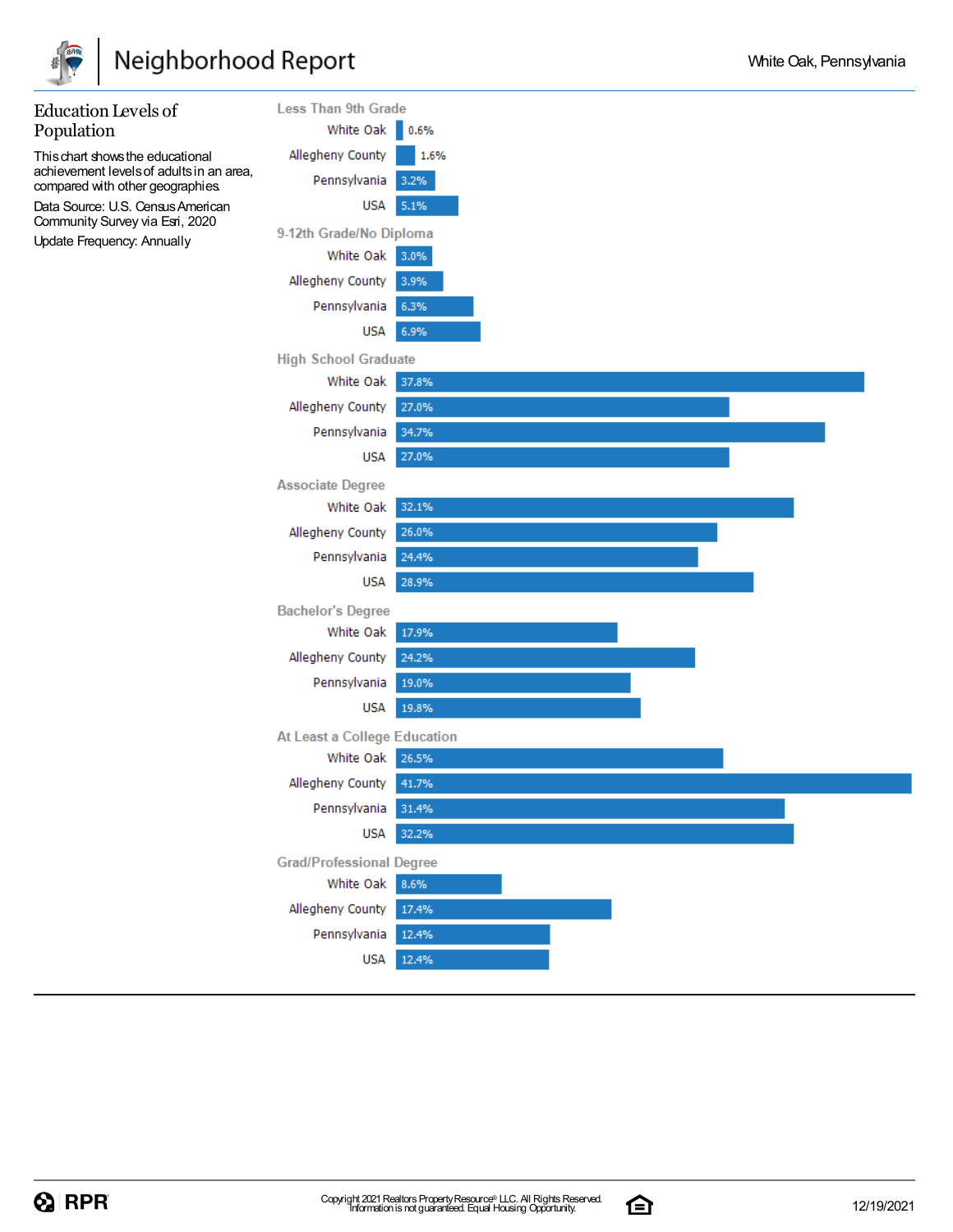

| Population of Children by Age<br>Group<br>This chart shows the distribution of the<br>population of children by age range -<br>from birth to 17 - in the area of your<br>search.<br>Data Source: U.S. Census<br>Update Frequency: Annually<br><b>White Oak</b> | Toddlers<br><b>Elementary School</b><br>Middle School<br>High School                                                                                                           | 330<br>326<br>317<br>199 |
|----------------------------------------------------------------------------------------------------------------------------------------------------------------------------------------------------------------------------------------------------------------|--------------------------------------------------------------------------------------------------------------------------------------------------------------------------------|--------------------------|
| Population of Adults by Age<br>Group<br>This chart shows the distribution of the<br>population of adults by age range -<br>from 18 to 75-plus-in the area of your<br>search.<br>Data Source: U.S. Census<br>Update Frequency: Annually<br><b>White Oak</b>     | 18-20<br>258<br>21-24<br>145<br>25-34<br>934<br>1,661<br>35-54<br>55-64<br>1,463<br>65-74<br>791<br>75 or Older<br>1,116                                                       |                          |
| Households With Children<br>This chart shows the distribution of<br>households with children, categorized by<br>marital status, in the area of your search.<br>Data Source: U.S. Census<br>Update Frequency: Annually<br><b>White Oak</b>                      | Married with Children<br>Married without Children<br>Single with Children                                                                                                      | 413<br>1,164<br>187      |
| <b>Household Income Brackets</b><br>This chart shows annual household<br>income levels within an area.<br>Data Source: U.S. Census<br>Update Frequency: Annually<br><b>White Oak</b>                                                                           | $>$ \$150K<br>239<br>\$125K-\$150K 212<br>\$100K-\$125K<br>261<br>693<br>\$75K-\$100K<br>\$50K-\$75K<br>577<br>\$35K-\$50K<br>566<br>\$25K-\$35K<br>489<br>$<$ \$25 $K$<br>521 |                          |
| <b>Presidential Voting Pattern</b><br>This chart shows how residents of a<br>county voted in the 2020 presidential<br>election.                                                                                                                                | Votes Democrat 56.7%<br>Votes Republican                                                                                                                                       | 42.1%                    |

Data Source: USElectionAtlas.org Update Frequency: Quadrennially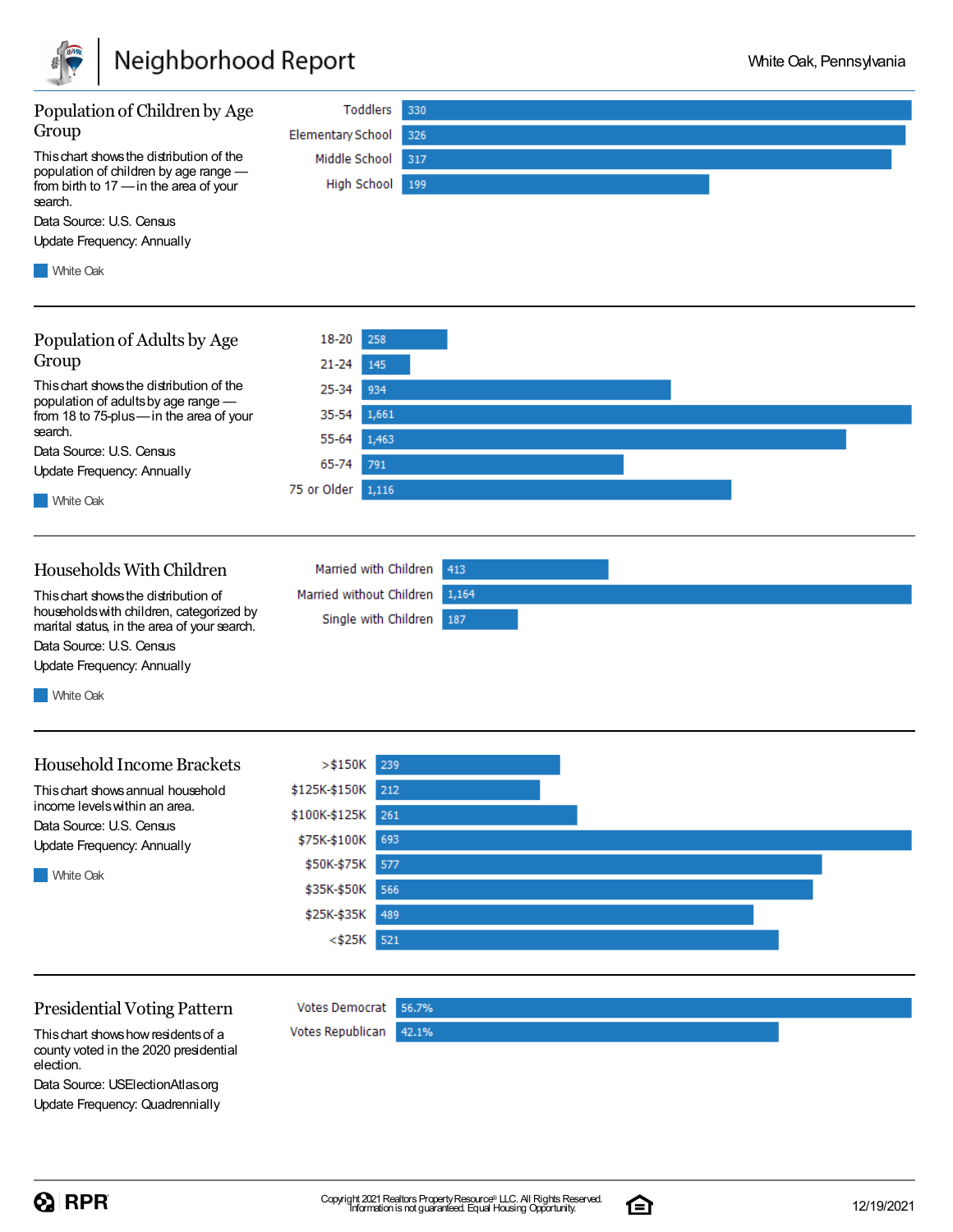

## Neighborhood: Economic Stats and Charts

|                          | White Oak |          |          |          |
|--------------------------|-----------|----------|----------|----------|
| <b>Income Per Capita</b> | 36.706    | `38.709  | \$34.352 | \$34.103 |
| Median Household Income  |           | \$61.043 | \$61,744 | 843      |
| Rate                     |           | 4 6%     | L9%      | 1.6%     |
| Number                   |           | 28.5K    | 30.5K    |          |
| Number                   |           | 594K     | 5.96M    |          |
| abor Force Number        |           |          | 6 27M    |          |

### Unemployment Rate





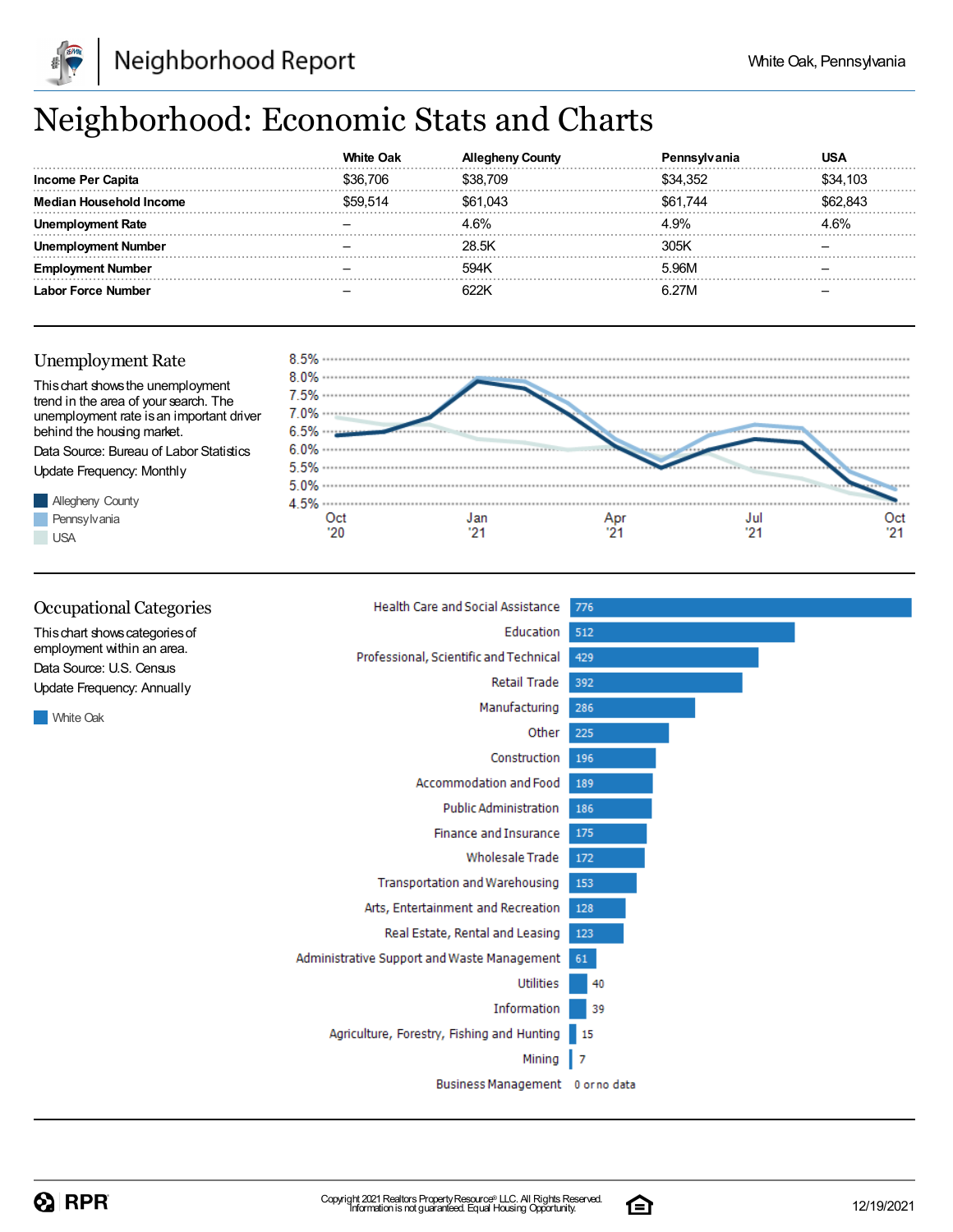

## Neighborhood: Quality of Life Stats and Charts

Quality of Life in–

|                                                  | White Oak |       |       |     |
|--------------------------------------------------|-----------|-------|-------|-----|
| Elevation (in feet)                              | 1.810     | 1.786 |       |     |
| Annual Rainfall (in inches)                      | 35.01     | 35.06 | 41.91 |     |
| <b>Annual Snowfall (in inches)</b>               | 30.05     | 30.24 | 45.69 |     |
| Days of Full Sun (per year)                      | -67       | 65    |       |     |
| Travel Time to Work (in minutes)                 |           |       |       |     |
| <b>Water Quality - Health Violations</b>         |           |       |       |     |
| Water Quality - Monitoring and Report Violations |           | 1.97  |       |     |
| <b>Superfund Sites</b>                           |           |       | 136   |     |
| <b>Brownfield Sites</b>                          | ΆS.       | 'es   | Yes   | 7es |

| Average Commute Time                                           | $<$ 15 Minutes 28.7% |  |
|----------------------------------------------------------------|----------------------|--|
| This chart shows average commute times                         | 15-30 Minutes 27.9%  |  |
| to work, in minutes, by percentage of an<br>area's population. | 30-45 Minutes 23.2%  |  |
| Data Source: U.S. Census                                       | 45-60 Minutes 13.9%  |  |
| Update Frequency: Annually                                     | $>1$ Hour 6.2%       |  |
|                                                                |                      |  |

**White Oak** 

| How People Get to Work                                                           | Drive/Carpool/Motorcycle                         | 3,529                    |  |
|----------------------------------------------------------------------------------|--------------------------------------------------|--------------------------|--|
| This chart shows the types of                                                    | Walk                                             | 125                      |  |
| transportation that residents of the area<br>you searched use for their commute. | Work at Home                                     | - 95                     |  |
| Data Source: U.S. Census                                                         | Public Transit 71                                |                          |  |
| Update Frequency: Annually                                                       | Bicycle                                          | $\overline{\phantom{0}}$ |  |
| <b>Average Monthly</b><br>Temperature                                            | Avg. January Min. Temp<br>Avg. January Max. Temp | 20<br>36                 |  |
| This chart shows average temperatures in<br>the area you searched.               | Avg. July Min. Temp                              | 65                       |  |
| Data Source: NOAA                                                                | Avg. July Max. Temp                              | 85                       |  |
| Update Frequency: Annually                                                       |                                                  |                          |  |

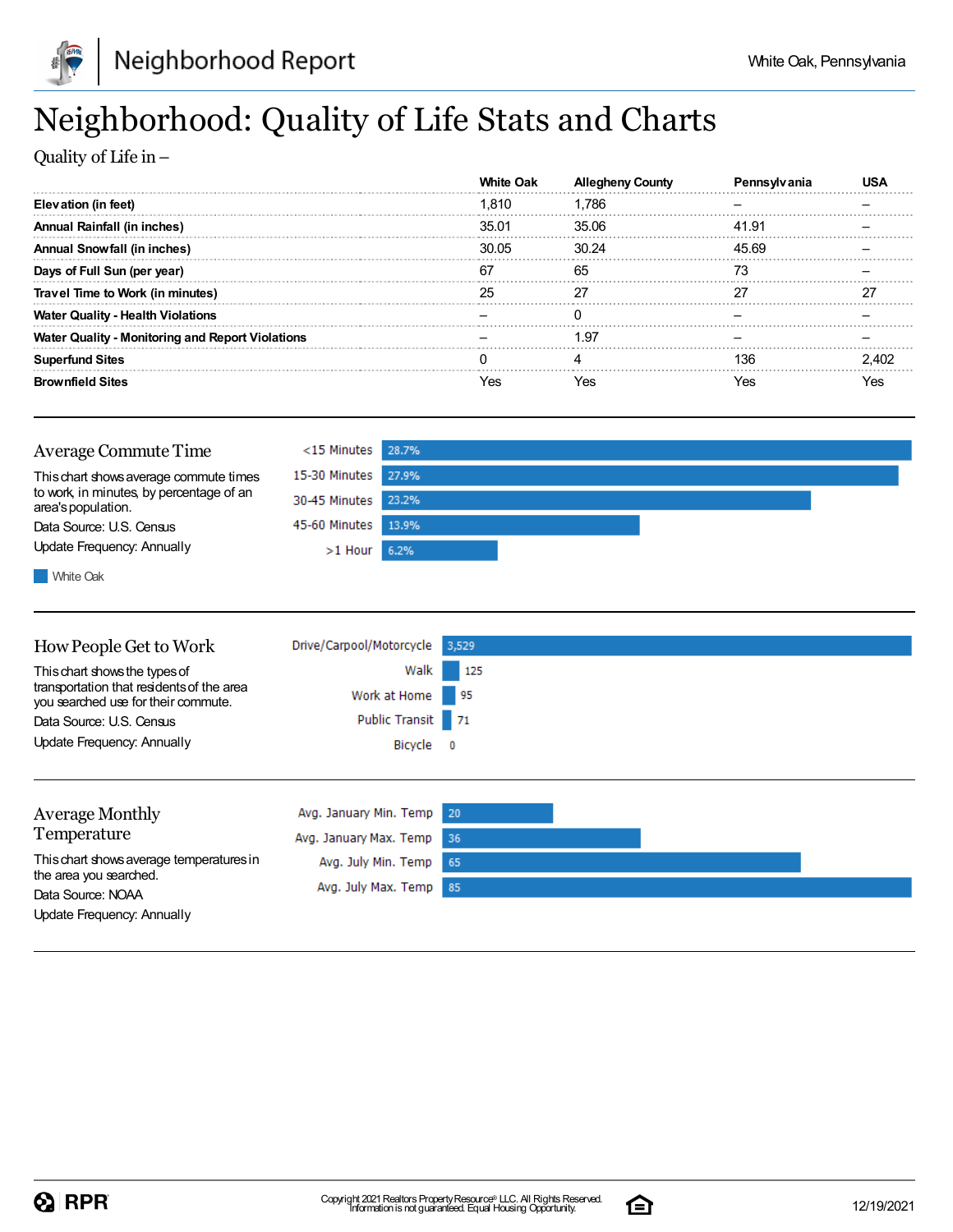